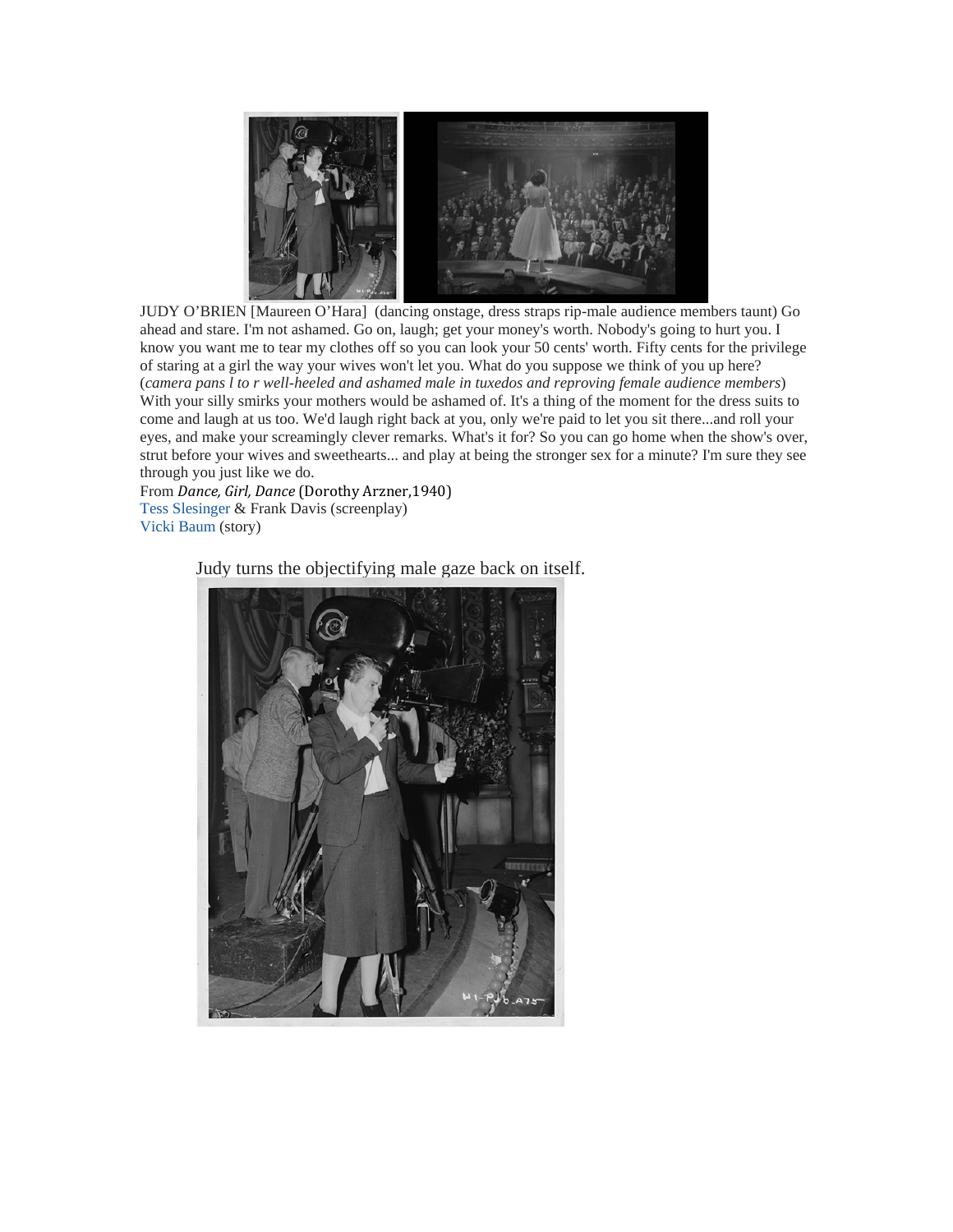## **First 4 have a Hollywood/family connection:**

Dorothy **Arzner**'s family owned a Hollywood restaurant frequented by actors and directors

Ida Lupino came from a family of British actors

Penny **Marshall**'s Mom was a tap dance teacher, her Dad a director of industrial films and older brother Gary, a TV series creator and successful film director.

Sofia Coppola daughter of Francis Ford Coppola

Ava DuVernay mother an educator

Patty **Jenkins** dad an Air Force captain and fighter pilot who earned a [Silver Star](https://en.wikipedia.org/wiki/Silver_Star) in the [Vietnam War,](https://en.wikipedia.org/wiki/Vietnam_War) and mom who worked in San Francisco as an environmental scientist

Prior to Greta Gerwig's nomination for *Ladybird*, only four women had ever been nominated for the best director Oscar in the Academy Awards' 90-year history: Lina Wertmuller (*Seven Beauties*), Jane Campion (*The Piano*), Sofia Coppola (*Lost in Translation*) and Kathryn Bigelow (*The Hurt Locker*) "It feels like something has shifted," a jubilant Ms. Gerwig said by phone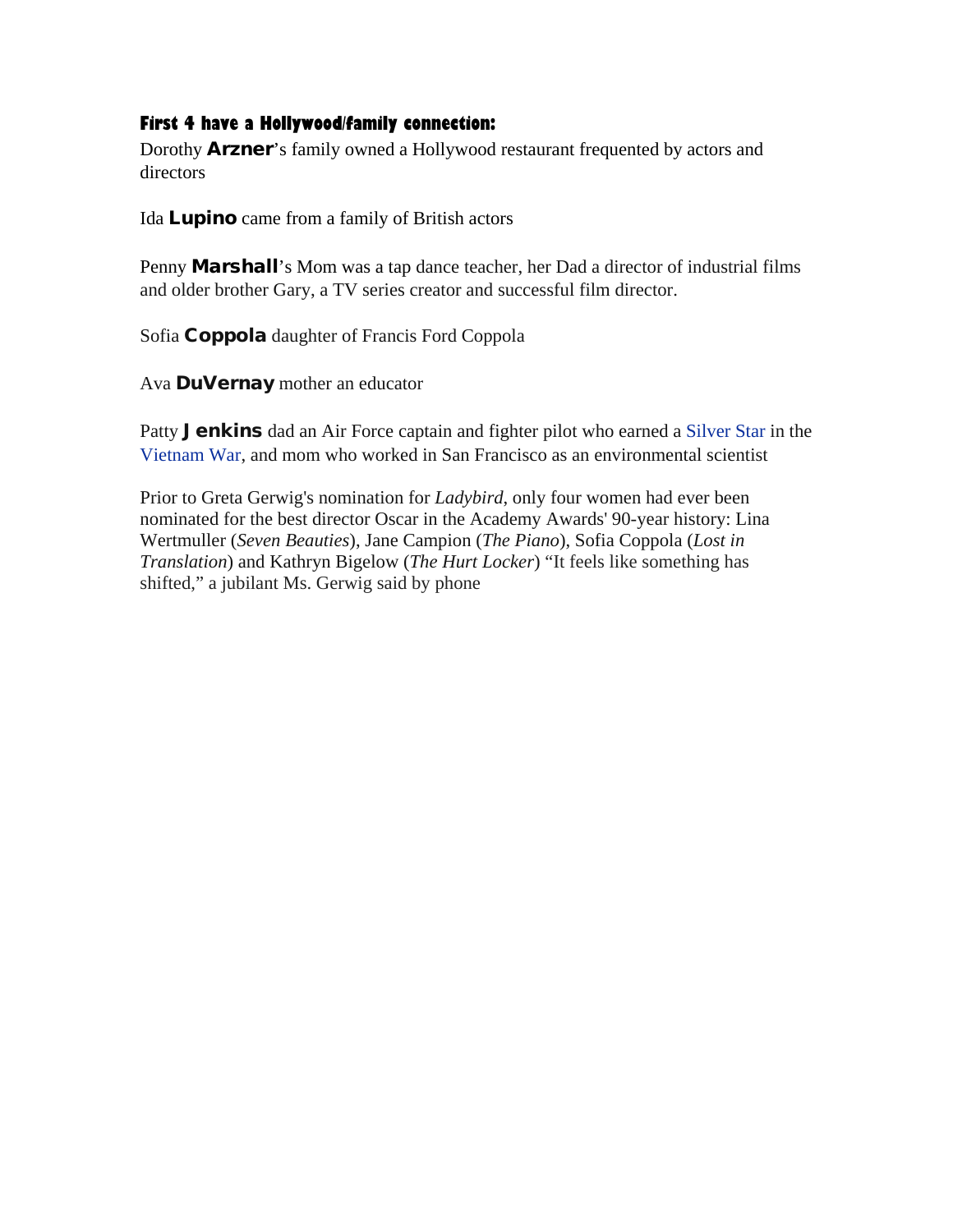Christopher Strong adores by Euro-Rock groups in 1975 & 2014:



Led Zeppelin 1975 North American Tour Poster



Australian Indie-Rock Group Sea Legs 2014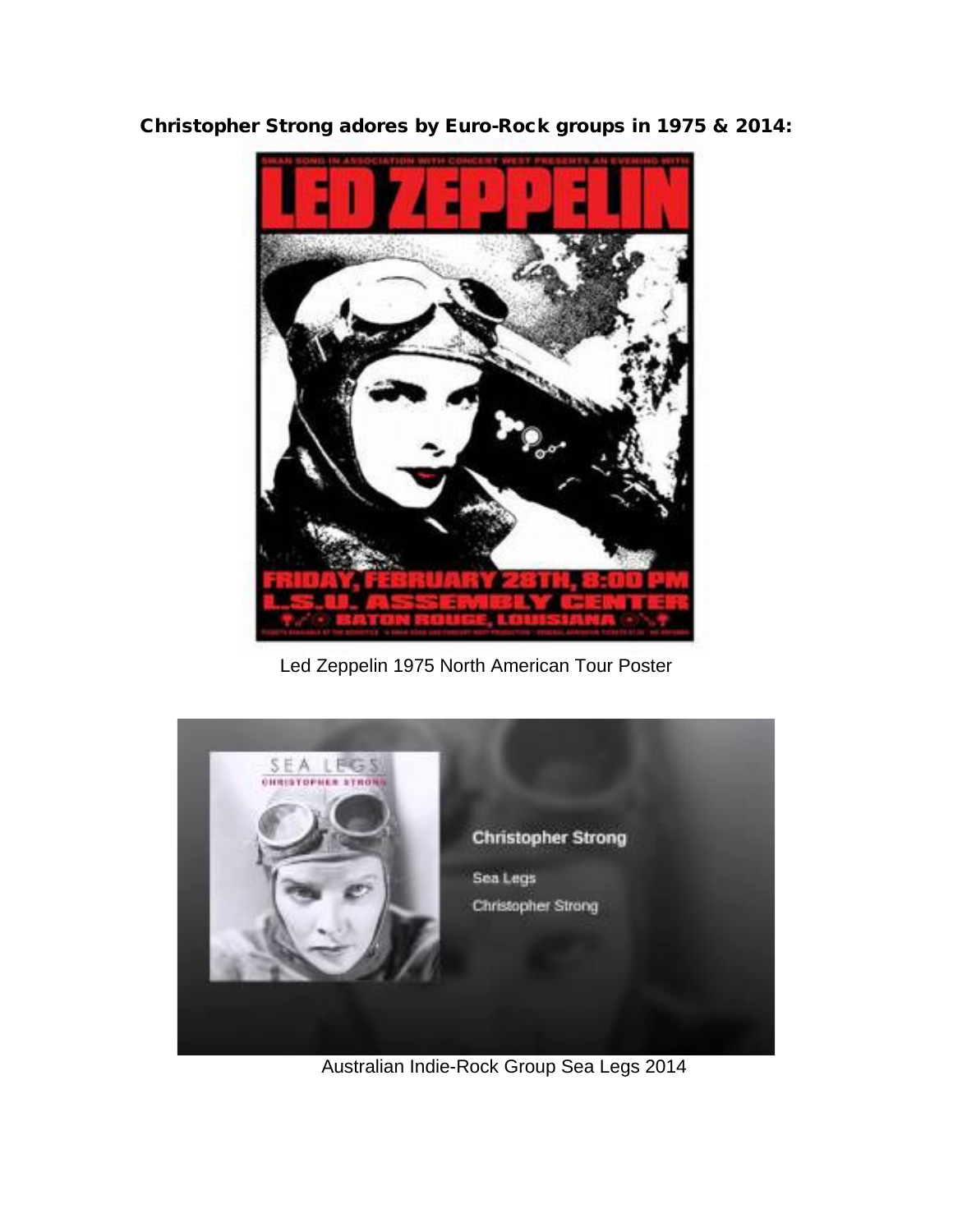## *Christopher Strong* (a.k.a. *The Great Desire* and *The White Moth*) 1933 "But I like to fly in a different way"

'You were our hero at school… you gave us courage for everything'. Young woman asking for autograph –



**a graphic match**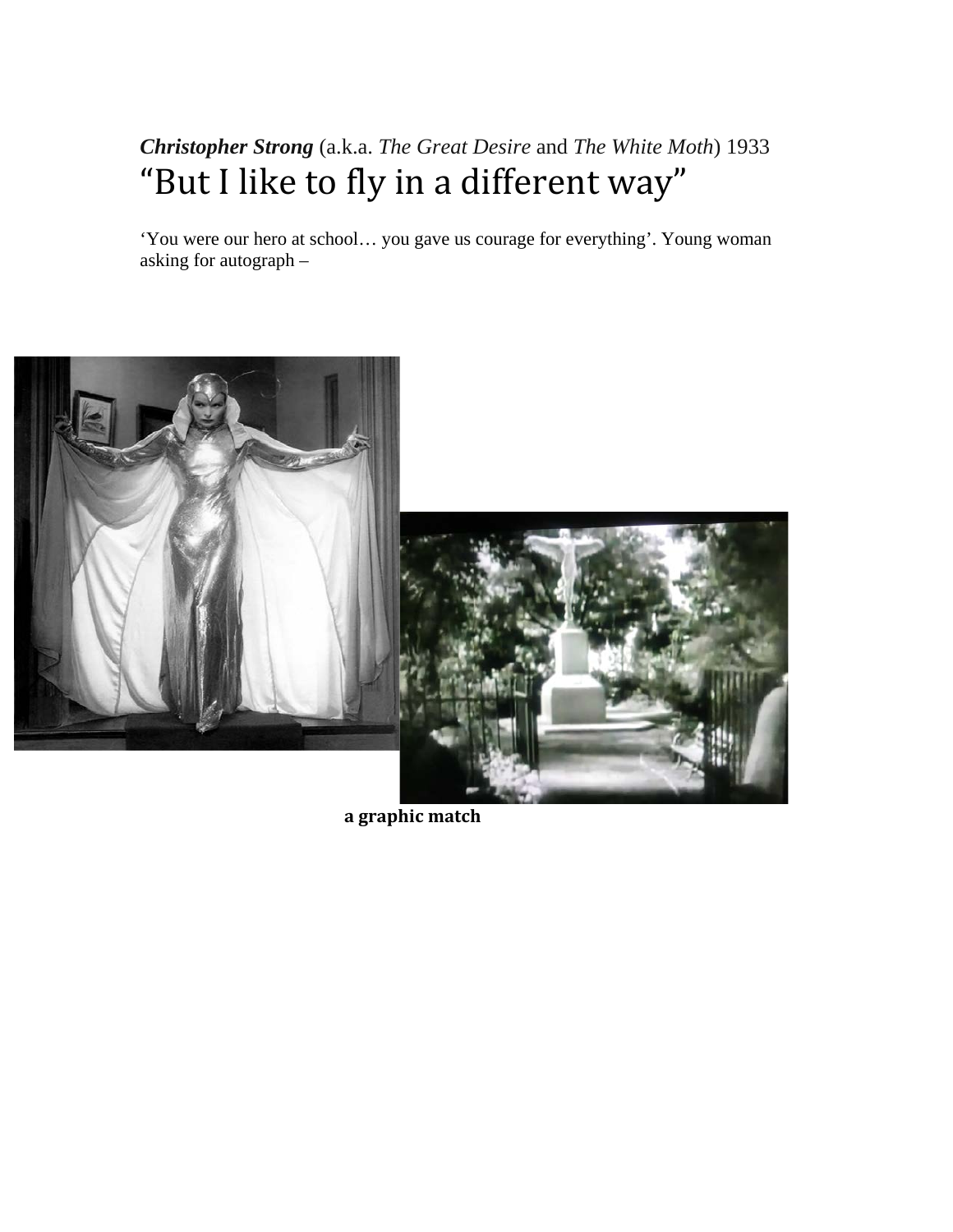

**Lady Cynthia lights Sir Christopher's cigarette**

**split down the middle-the union is "damned"**

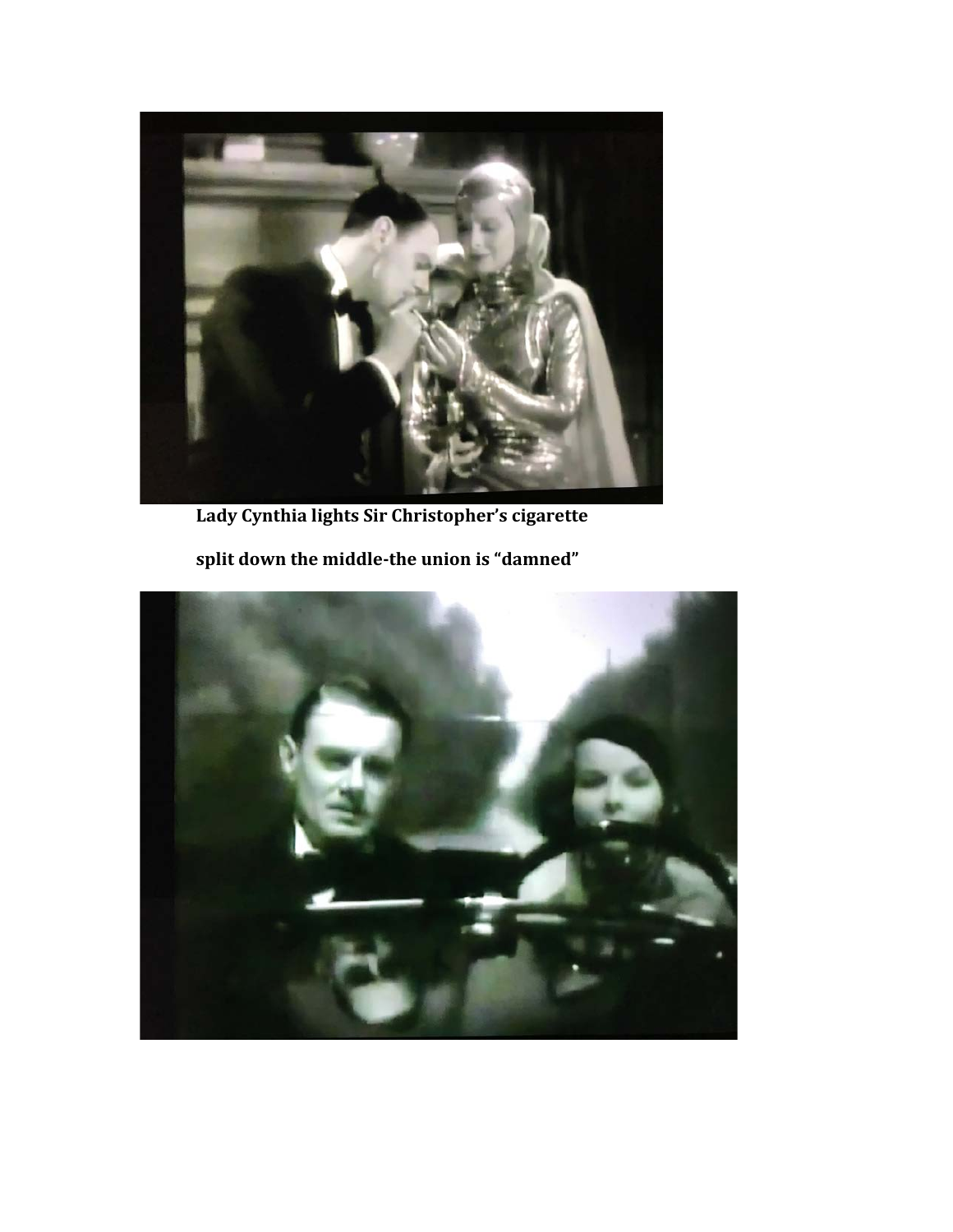

**infidelity witnessed-the "spy" besmirched by the foliage**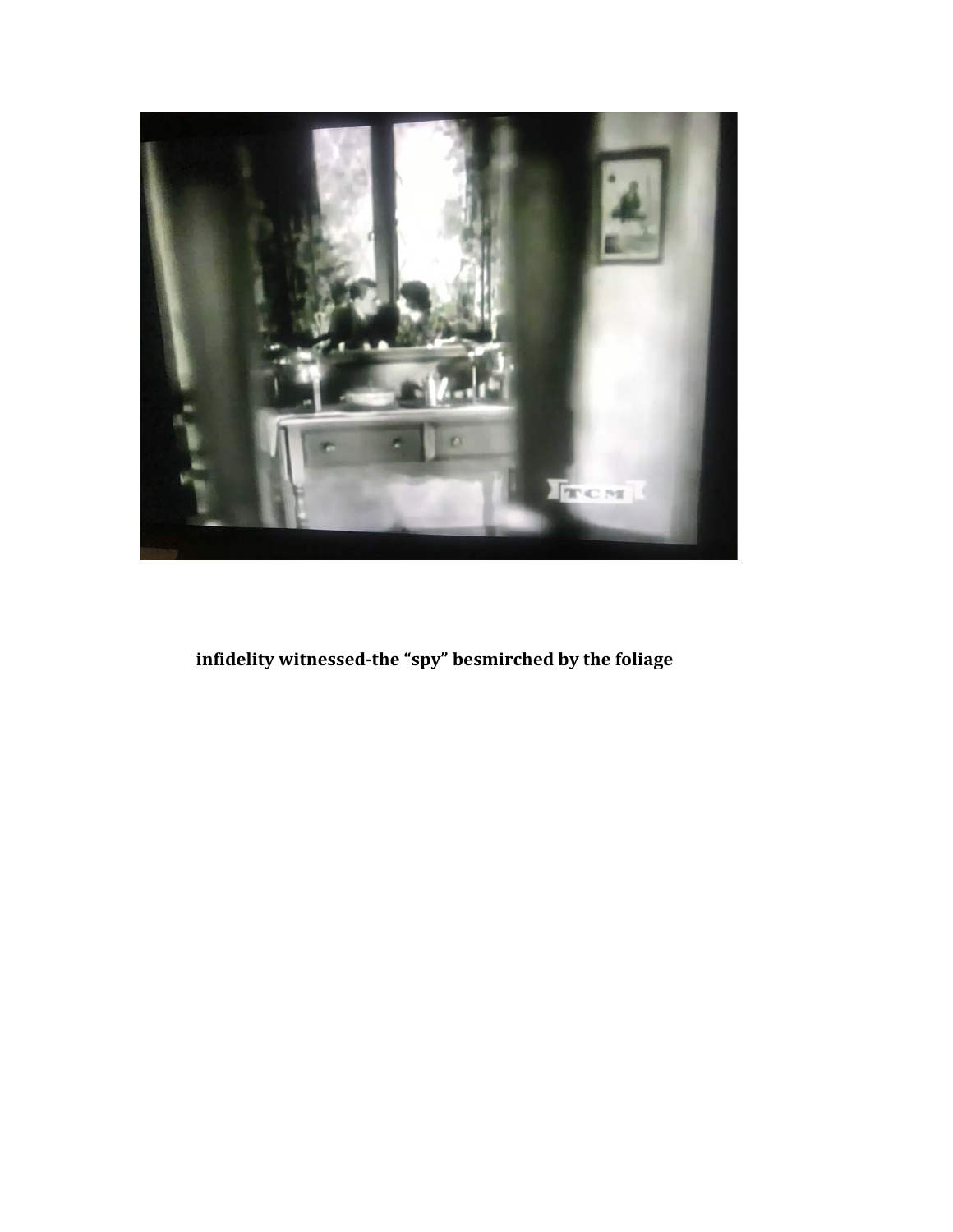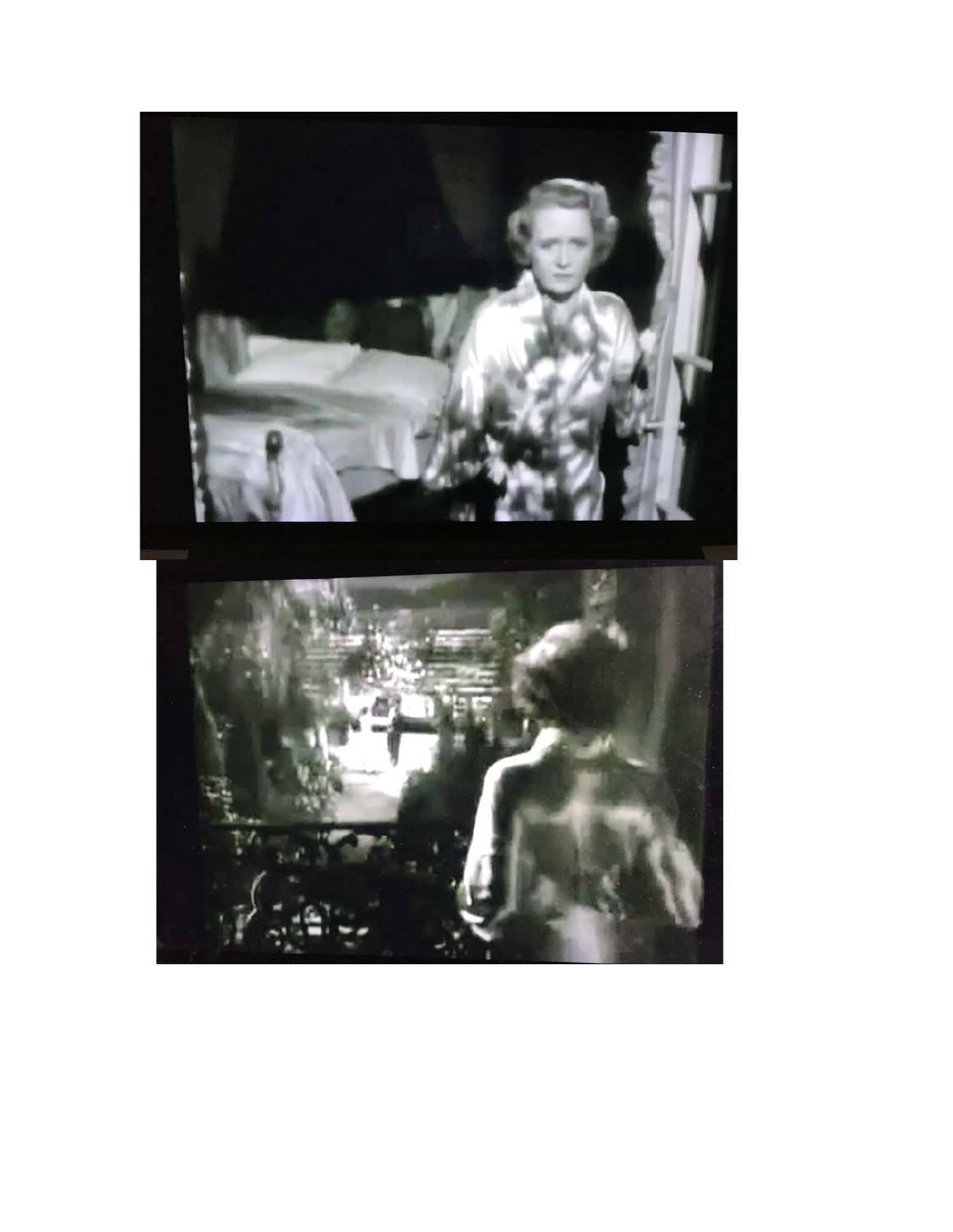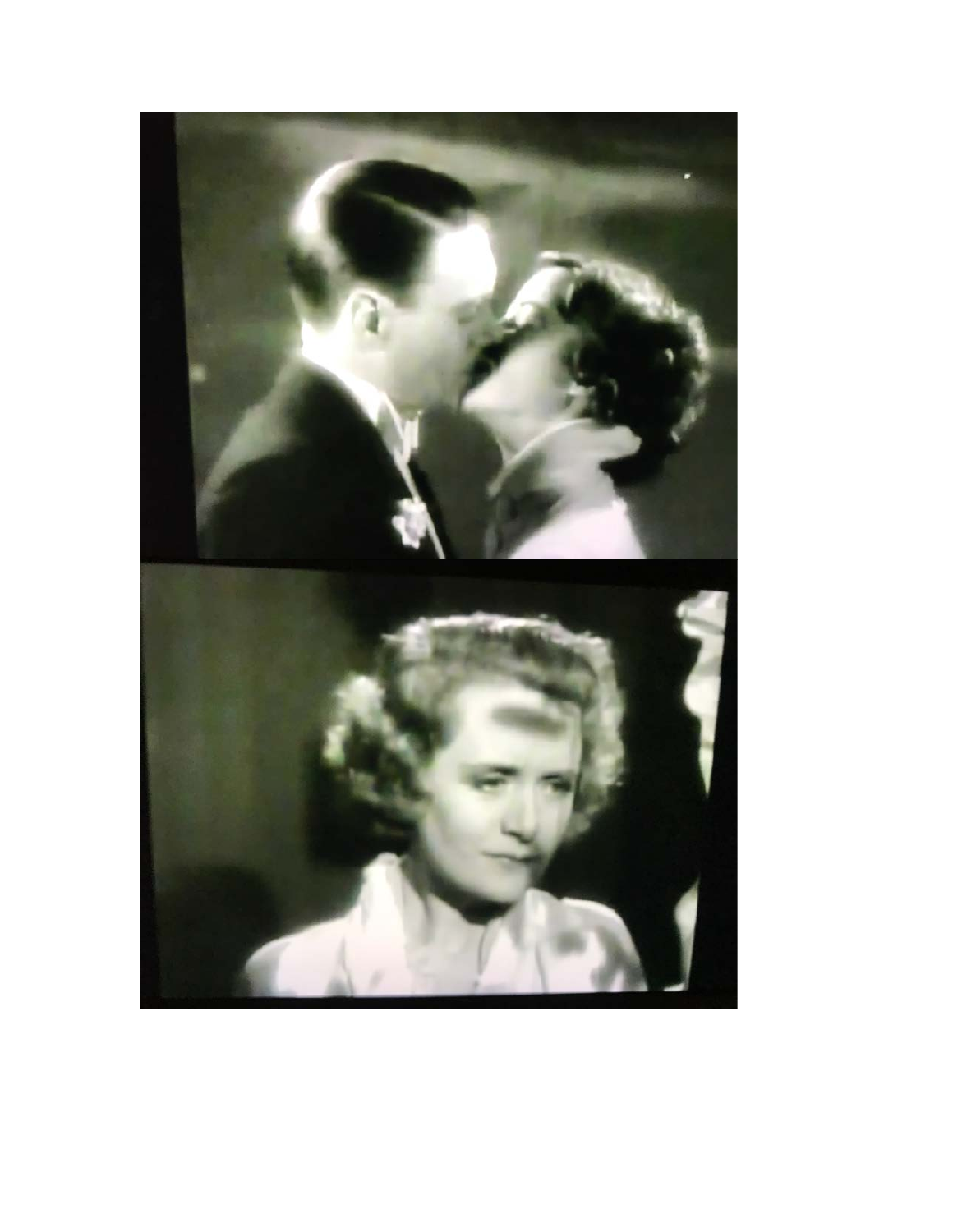

**Monica & Harry watch powerless, imprisoned** "They are seen confessing their love to one another by Monica and Harry"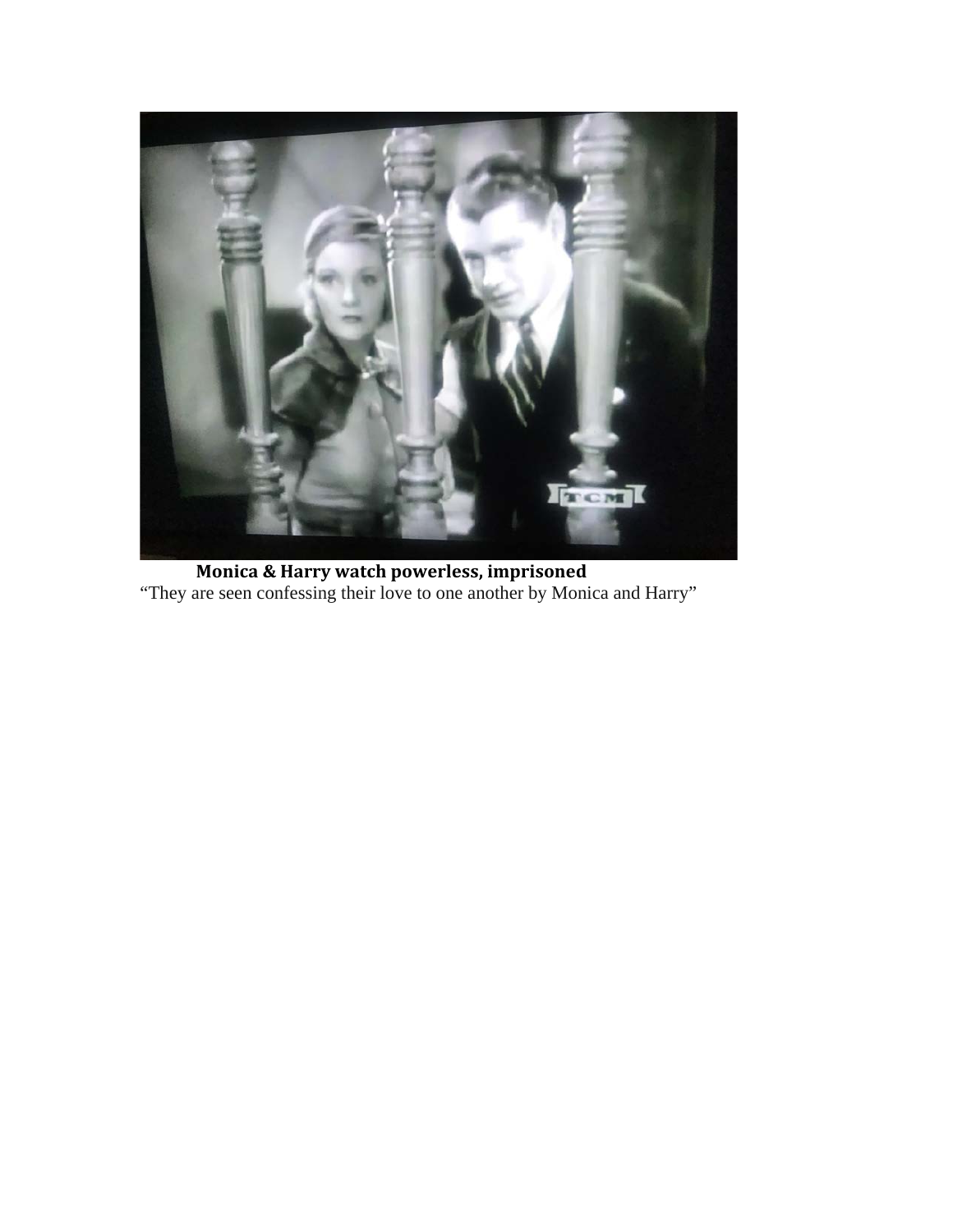

**post coital the "pregnant" cutaway—revealing no wedding ring** 'I love my beautiful bracelet. And I've never cared a button for jewels before. Now I'm shackled'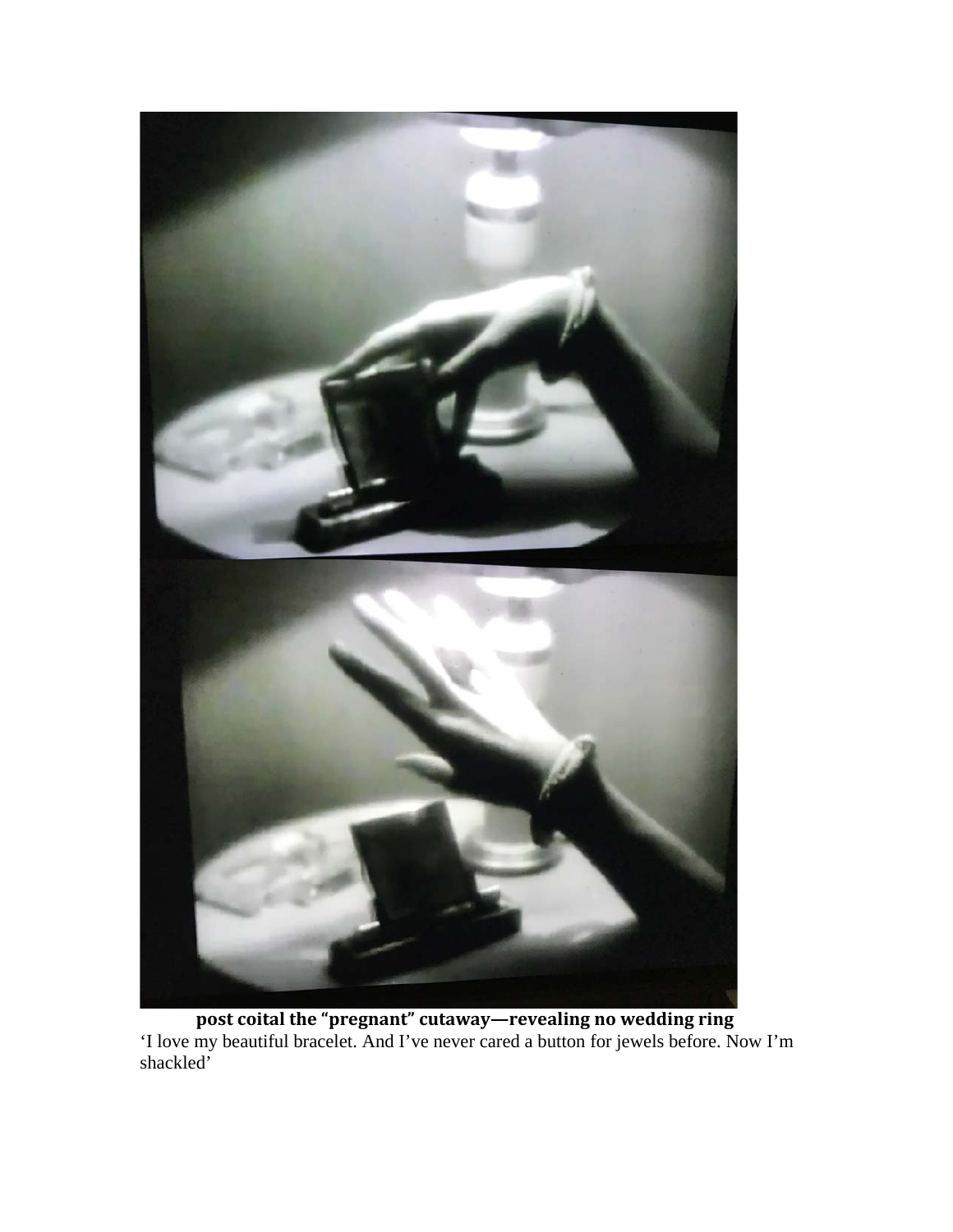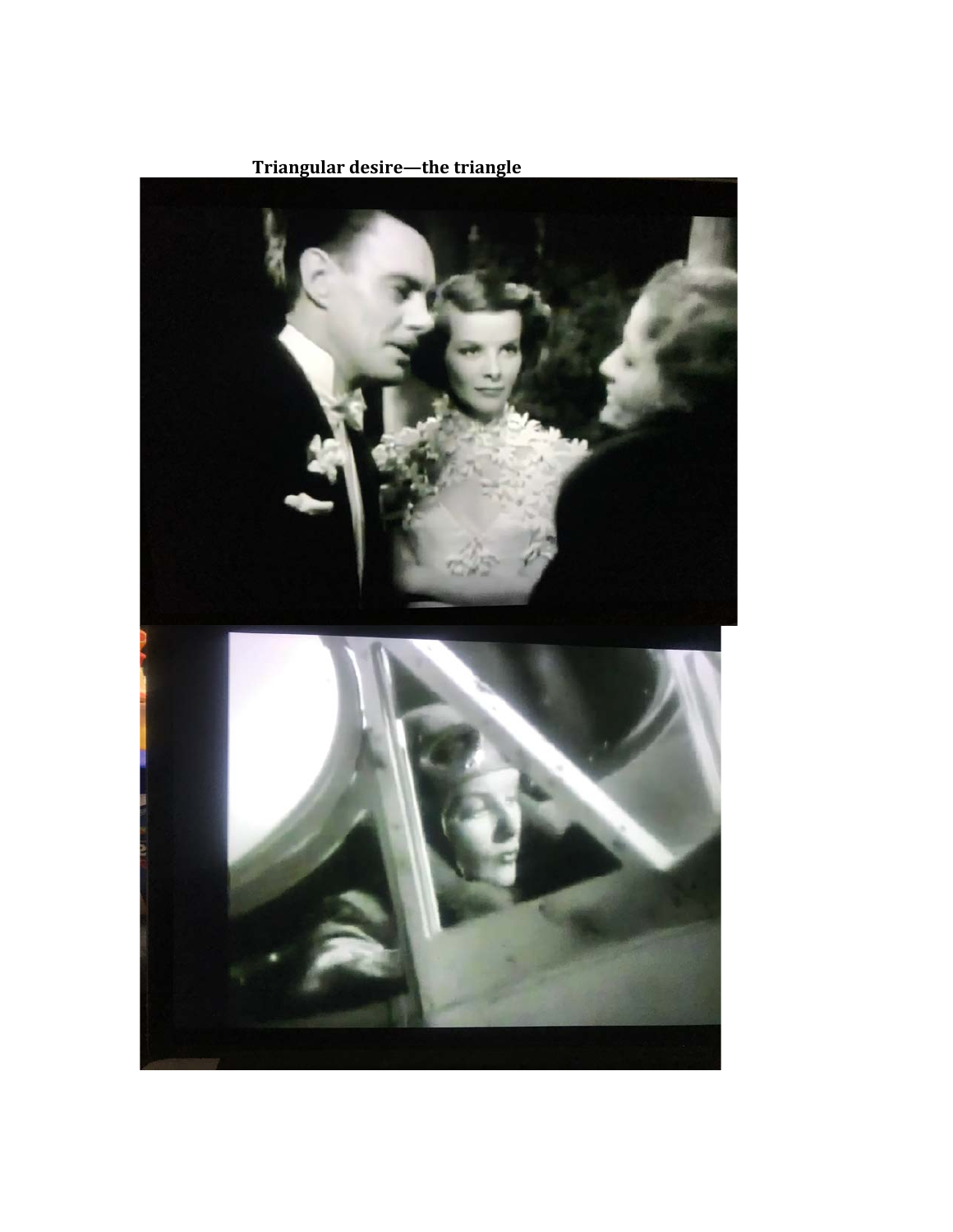| (screen play)         |
|-----------------------|
| (from the novel by)   |
| associate<br>producer |
| . producer            |
| (uncredite<br>d)      |
|                       |
|                       |